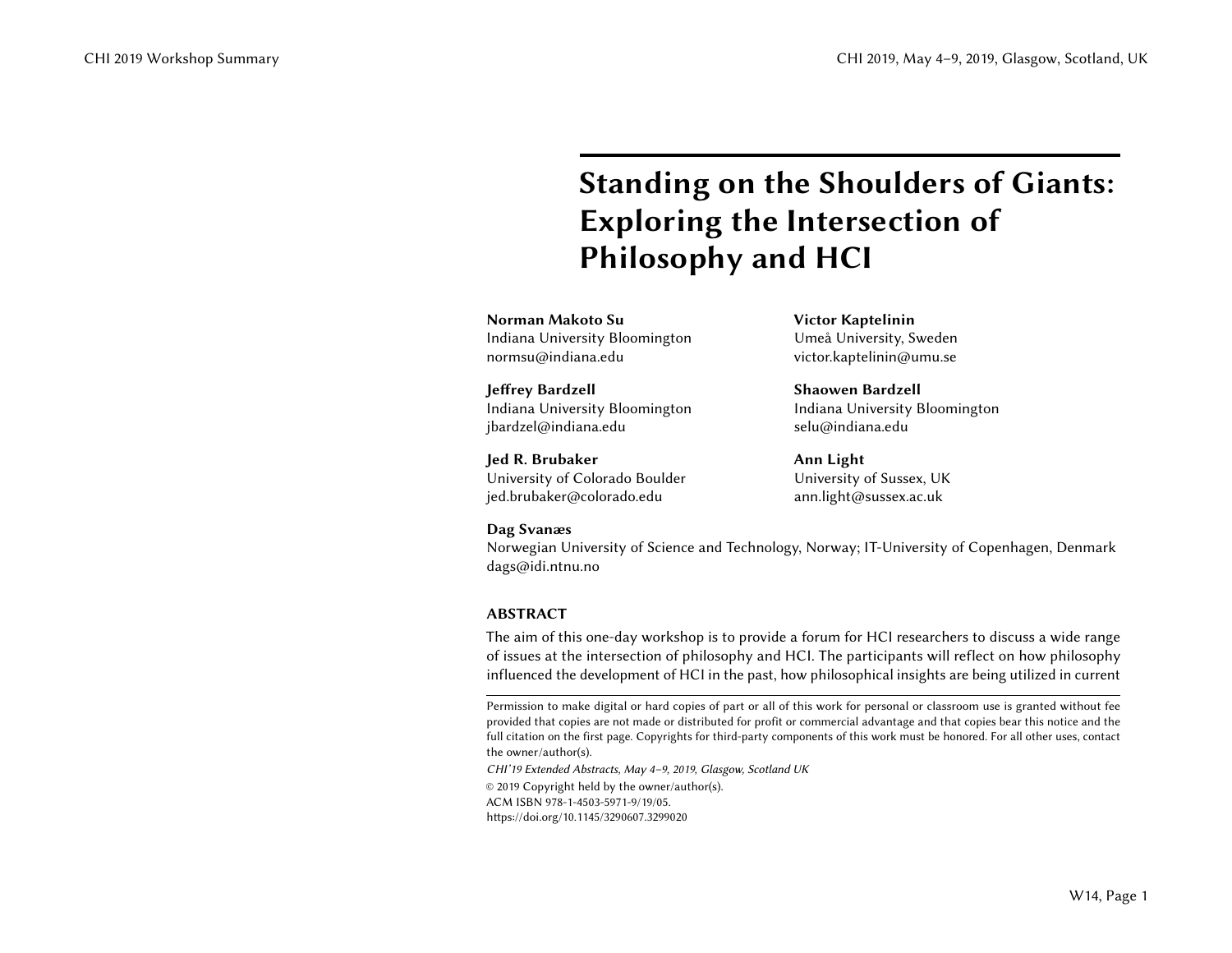HCI research, and how philosophy can help HCI identify and address the emerging challenges facing the field. The main objectives of the workshop are to bring together HCI researchers interested in philosophy and produce an agenda for future research bringing HCI and philosophy closer together.

#### CCS CONCEPTS

• Human-centered computing  $\rightarrow$  Human computer interaction (HCI).

### **KEYWORDS**

HCI; philosophy; phenomenology; feminism, existentialism; philosophy of technology; authenticity; givens of existence

#### ACM Reference Format:

Norman Makoto Su, Victor Kaptelinin, Jeffrey Bardzell, Shaowen Bardzell, Jed R. Brubaker, Ann Light, and Dag Svanæs. 2019. Standing on the Shoulders of Giants: Exploring the Intersection of Philosophy and HCI. In CHI Conference on Human Factors in Computing Systems Extended Abstracts (CHI'19 Extended Abstracts), May 4–9, 2019, Glasgow, Scotland UK. ACM, New York, NY, USA, [8](#page-7-0) pages.<https://doi.org/10.1145/3290607.3299020>

# <span id="page-1-0"></span>INTRODUCTION

Philosophy is a vital partner in HCI's evolving research. Phenomenology and pragmatism [\[13,](#page-6-0) [28,](#page-7-1) [36\]](#page-7-2) have been crucial perspectives on how we navigate, experience, understand, and judge the world around us and its artifacts. Increasingly, HCI scholars have sought to use philosophy's program of answering what it means to live a "good" life [\[14\]](#page-6-1) to investigate the ethical and moral implications of the technologies we design. As philosophy in its many forms continues to open up new influences and our relations with technology broaden, we believe it is timely to have a meta-discussion about what links philosophy and HCI. As we understand it, philosophy's strength lies in its diversity, depth, and interpretive flexibility. This workshop will sustain this thread, bringing together HCI scholars—junior and experienced—who have been drawn to philosophy, by creating an inclusive space to discuss how to understand it, carry it forward, and tell it as part of HCI's story. With activities around key topics (Sidebar [1\)](#page-1-0), this workshop seeks to make philosophical approaches more accessible and demonstrate how they can be generative for the CHI community.

# BACKGROUND

Phenomenology and pragmatism have figured prominently in HCI. For instance, Winograd and Flores [\[36\]](#page-7-2) and Dourish [\[13\]](#page-6-0) describe, in Heidegerrian terms, our given attitudes towards artifacts in the world, "present-at-hand" and "ready-at-hand," and Schön [\[31\]](#page-7-3) uses it as the basis for his analysis of design and reflection. Merleau-Ponty's phenomenology [\[29\]](#page-7-4) for reflecting on how our bodies interact [\[34\]](#page-7-5) with the world has inspired design for embodied perception [\[35\]](#page-7-6). In contrast, McCarthy

# Sidebar 1: Key topics

The key goals and topics of this workshop are:

- (1) Describing and reflecting on existing philosophically-informed HCI research.
- (2) Identifying emerging phenomena, issues, and challenges in HCI, addressing which would benefit from engaging with philosophy.
- (3) Considering how we can practically learn and "do" philosophy. For instance, how might we explicitly meld traditional HCI methodology stemming from disciplines like psychology with philosophy?
- (4) Asking what philosophy means for understanding stakeholders and for design of interactive systems.
- (5) Developing how can we make philosophy in HCI more accessible.
- (6) Outlining an agenda (or agendas) for philosophically informed HCI.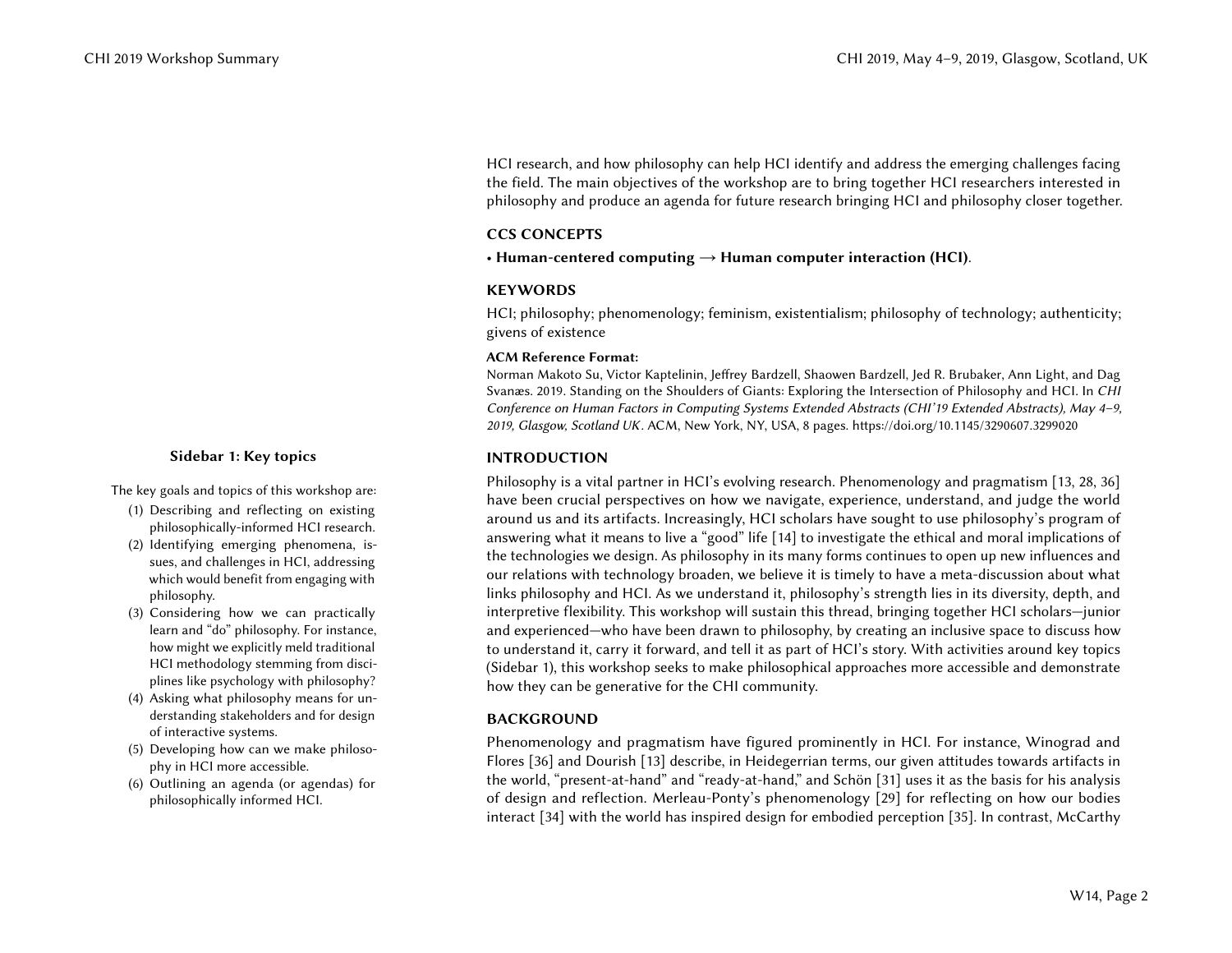and Wright [\[28\]](#page-7-1) draw from the models of action and meaning making of pragmatist philosophy of Dewey and Bakhtin to reflect on users' lived experiences.

HCI has become increasingly concerned with political, ethical, and metaphysical dimensions of research. With this shift, other fruitful stances are now informed explicitly and implicitly by critical theory and philosophy, such as aesthetics [\[2,](#page-6-2) [16\]](#page-7-7), post-colonialism [\[18\]](#page-7-8), feminism [\[6,](#page-6-3) [24,](#page-7-9) [30\]](#page-7-10), and utopianism [\[7,](#page-6-4) [12,](#page-6-5) [27\]](#page-7-11). Some aspects of activity theory [\[22\]](#page-7-12) have been influenced by Marxist philosophy. The EthiComp conference series directly addresses ethical issues of technology, and work on the ethics of designing draw on a range of philosophical positions to critique ICT systems as a cultural phenomenon, from Heidegger [\[23\]](#page-7-13) to Butler [\[24\]](#page-7-9). Philosophy and HCI have been successful allies in diverse domains—post-phenomenology and design [\[14\]](#page-6-1), virtue ethics and health informatics [\[9\]](#page-6-6), and ethics and ICTD [\[12\]](#page-6-5). This work has opened up opportunities for HCI to design interventions that tackle broader sociocultural issues.

Existentialism's moral agenda has had renewed interest in HCI. Research has examined the intersection of technology and the existential crisis in post-industrial societies [\[25\]](#page-7-14) and points to Eastern philosophy as a source of design inspiration [\[1\]](#page-6-7). Since technology is a major factor shaping human existence, existential inquiry frameworks drawing from Yalom's "givens of existence" for HCI have been proposed to deal with key existential concerns [\[21\]](#page-7-15). Lastly, a design approach for authenticity was proposed that draws from Kierkegaard's existential philosophy and writing strategies detailing diverse, sometimes opposing, "spheres of existence," or ways of living to humanity's full potential [\[33\]](#page-7-16).

Overall, this move towards melding philosophy with HCI is indicative of greater discussions around Humanistic HCI [\[3\]](#page-6-8), post-modernism [\[10\]](#page-6-9), and death [\[11\]](#page-6-10). Indeed, past workshops collectively speak to this—the workshop topics this proposal's co-organizers have been involved with include somaesthetics with movement-based interaction design [\[17\]](#page-7-17); feminism with identity [\[20\]](#page-7-18) and interaction design [\[8\]](#page-6-11); humanities and HCI [\[5\]](#page-6-12); and quality, value, and ethics in design [\[26\]](#page-7-19). Moreover, philosophers like Peter-Paul Verbeek and Richard Shusterman now directly engage with HCI scholars and practitioners through keynotes, workshops, and joint publications [\[15,](#page-6-13) [32\]](#page-7-20).

"Humanistic HCI" is a systematic and multi-faceted agenda of humanistic contributions informed by humanistic epistemologies and methodological rigor. Yet these contributions are not always as visible as they might be, and cooperation between the humanities and HCI research is often hindered by disciplinary language games. In an era of disciplinary realignments, workshops such as the one proposed assert our shared humanistic approaches and values in an open-ended and epistemologically pluralistic way [\[3,](#page-6-8) [4\]](#page-6-14).

#### **ORGANIZERS**

The workshop organizers are experts in HCI and have engaged deeply with philosophy.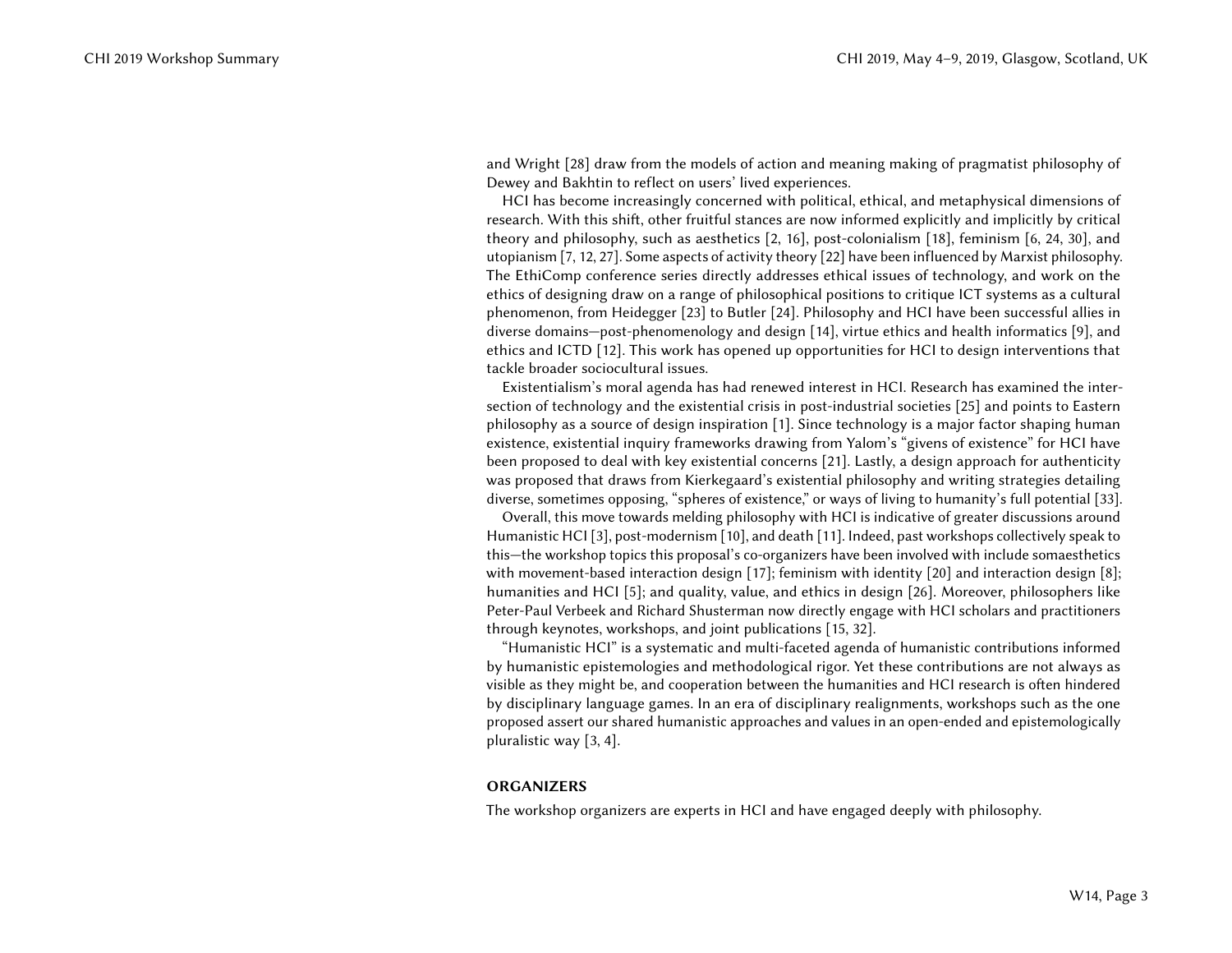Norman Makoto Su is an Assistant Professor in the School of Informatics, Computing, and Engineering at Indiana University Bloomington. His research interests lie in HCI and CSCW. Integrating humanistic and empirical methods, his Authentic User Experience lab characterizes the relationship of technology with subcultures and designs systems to support their notion of authenticity. He has organized workshops at GROUP 2018 and CSCW 2018.

Victor Kaptelinin is Professor of HCI at Umeå University, Sweden. His research interests include HCI theory, activity-centric computing, and robotic telepresence. He has organized workshops at DIS 2014, CHI 2015, and ECCE 2017.

Jeffrey Bardzell is Professor of Informatics at Indiana University's School of Informatics, Computing, and Engineering. He is known for his work on interaction criticism, aesthetic interaction, critical design, and design creativity. He has organized workshops at CHI, DIS, CSCW, NordiCHI, Aarhus Conference, British HCI, PDC, EPIC, ACE, 2007-2017. He was also a panelist on the CHI2012 panel "The humanities and/in HCI."

Shaowen Bardzell is Professor of Informatics at Indiana University's School of Informatics, Computing, and Engineering. Bardzell's research explores the contributions of design, feminism, and social science to support technology's role in social change. She has organized workshops at CHI, DIS, CSCW, NordiCHI, Aarhus Conference, British HCI, PDC, EPIC, ACE, 2007-2017, including two workshops on feminism, gender, and interaction design at ACM CHI2011 and CHI2014. She was also a panelist on the CHI2012 panel "The humanities and/in HCI" and CHI2018 panel "Extending conversations about gender and HCI."

Jed R. Brubaker an Assistant Professor in Information Science at CU Boulder. As a social computing scholar, he runs the Identity Lab where he studies how identity is designed, represented, and experienced in socio-technical systems. He has co-organized workshops at CHI, CSCW, and ICWSM.

Ann Light is Professor of Design and Creative Technology at the University of Sussex. She specializes in the social impact and ethics of technology. Her design work concerns innovation in social process, social justice and sustainability, researched using participatory methods. She has been involved as organizer and participant in over 25 ACM workshops over her career.

Dag Svanæs is Professor of Interaction Design at the Norwegian University of Science and Technology. He has 20 years of experience applying phenomenology to HCI. His research interests include embodied interaction and design, exergames, participatory design, and HCI theory. He has organized workshops for NordiCHI, Nordes, Dagstuhl, and CHI.

#### WORKSHOP STRUCTURE

The main objective of the workshop is to facilitate a collaborative effort directed at identifying key issues at the intersection of philosophy and HCI, revealing the diversity of perspectives on these issues, and outlining a tentative agenda (or agendas) for future research. We also hope that the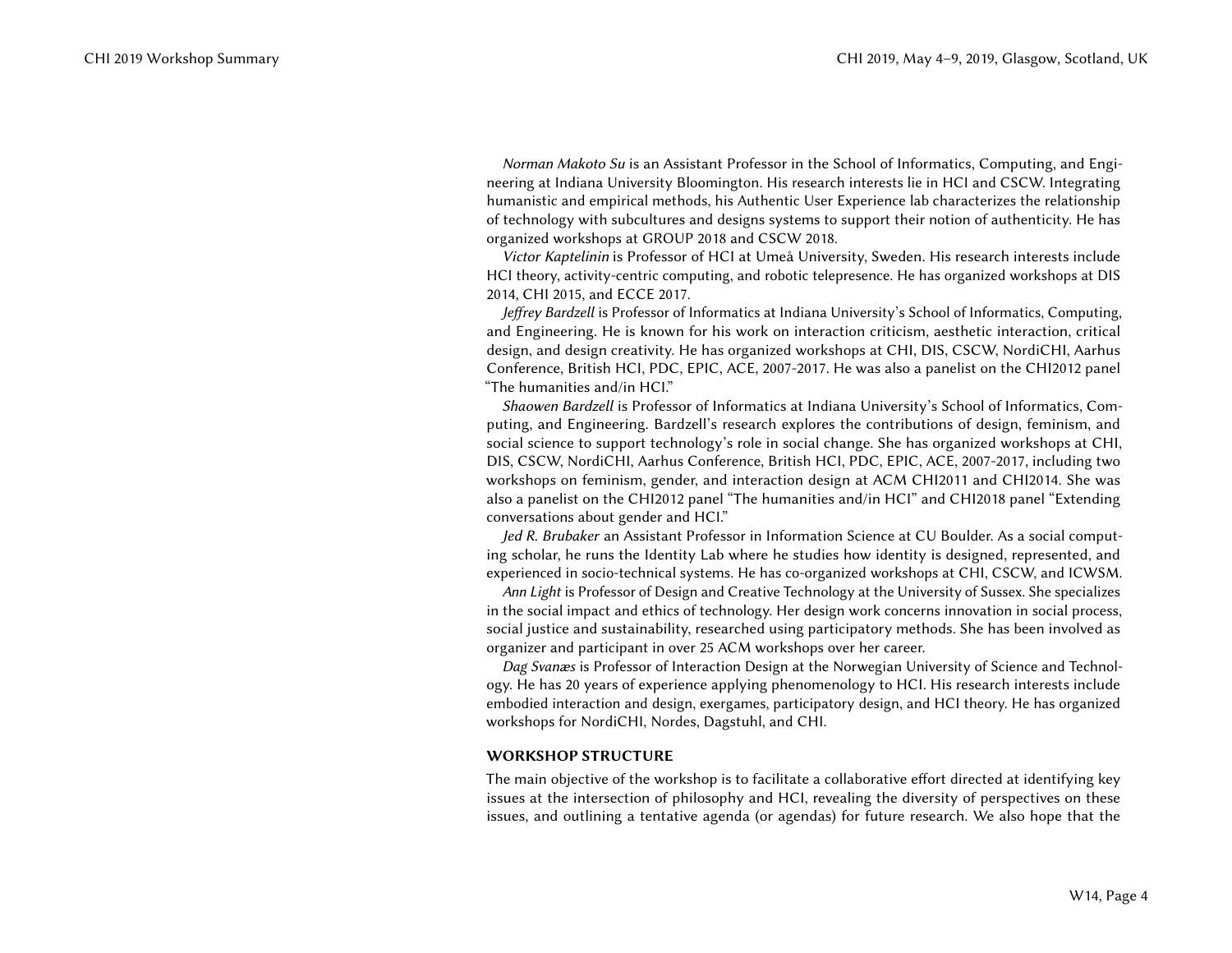| $9:00 - 10:00$  | Opening presentation and ice        |
|-----------------|-------------------------------------|
|                 | hreaker                             |
| $10:00 - 10:30$ | Coffee Break                        |
| $10:30 - 11:30$ | Position papers discussion          |
| $11:30 - 12:30$ | Working groups: Position statements |
|                 | and abstracts                       |
| $12:30 - 1:30$  | Lunch                               |
| $1:30-2:30$     | Working groups: Provocations        |
| $2:30-3:00$     | Coffee break                        |
| $3:00-4:30$     | Guest speaker dialogue              |
| $4:30 - 5:30$   | Concluding session and follow up    |
|                 | planning                            |
| $6:30-8:00$     | Off-site dinner                     |
|                 |                                     |

### Sidebar 2: Working group topics

- (1) Identifying specific emerging challenges in HCI that are particularly well-suited for philosophical insights. This will also involve identifying particular schools of philosophy or philosophers.
- (2) Describing the epistemological concerns in pairing philosophy with traditional HCI methods. How does one do philosophy and HCI without devolving into piecemealism [\[3\]](#page-6-8)? How can the humanities/philosophy and HCI "walk alongside" each other?
- (3) Outlining ways that philosophy can help us better "understand users." Philosophy can be seen as a lens into how humans act and think but does this make it useful for elucidating "users?"
- (4) In what ways can philosophy help us with design? Philosophy may be appropriated by researchers/designers—how might this productively inform design?

networking and connection opportunities the workshop provides will help build a community of Activity Timing scholars interested in HCI and philosophy. Past HCI workshops have sympathy with philosophy but few, to our knowledge, have made the diverse ways HCI and philosophy intersect a central and explicit topic. The workshop will be a one-day event comprising various types of participants' activities, such as small-group and general discussions, not a "mini-conference." Participants will be selected on the basis of their position papers (2-4 pages). A website (<https://authentic.sice.indiana.edu/philosophy-hci-workshop>) will host detailed information about the content and organization of the workshop. Below is the plan:

#### <span id="page-4-0"></span>Pre-workshop Plans

In advance of the workshop, we will deploy a short  $(\sim 5 \text{ mins})$  survey to map out participants' perspectives, preferences, and challenges with HCI and philosophy. This will also enable participants to shape the topics that will form the basis of group activities in the workshop. The survey will be administered individually, e.g., via Google Forms or Qualtrics, before the workshop. All position papers will be made available on the workshop website.

### Workshop Activities

In addition to groupwork and discussions, we intend to invite a guest speaker whose expertise lies in philosophy and can comment on a broad range of understandings (e.g., continental vs analytic philosophy). The organizers have past experience inviting outside scholars (e.g., Shusterman) to HCI workshops. The workshop will have the following structure (see left-side for timings):

Opening morning presentation by organizers and an ice breaker activity. After a few opening words by the organizers and a round of brief self-introductions, we will discuss participants' responses to the survey. The aim of discussing the results of the survey in the beginning of the workshop is threefold: (1) it will provide a general frame of reference for the activities that will follow; (2) by making explicit the diversity of positions in the general area of "philosophy and HCI," we want to facilitate participants' engagement in dialogue with people having different opinions; (3) it will help the participants identify likely minded people and thus support small-group and general discussions during the workshop.

Presentation and discussion of position papers. Based on the position papers and survey responses, organizers will pre-identify cross-cutting themes of interest and thematically schedule short presentations (~5 mins) by participants that outline their perspectives. The time allocated for presentation and discussion of position papers is deliberately limited to place more emphasis on discussions as well as group work.

Participants will break up into working small groups centered broadly around the topics in Sidebar [2](#page-4-0) derived from the set of key topics listed earlier in Sidebar [1.](#page-1-0) Note that these topics will be iterated upon once position papers and survey responses have been received.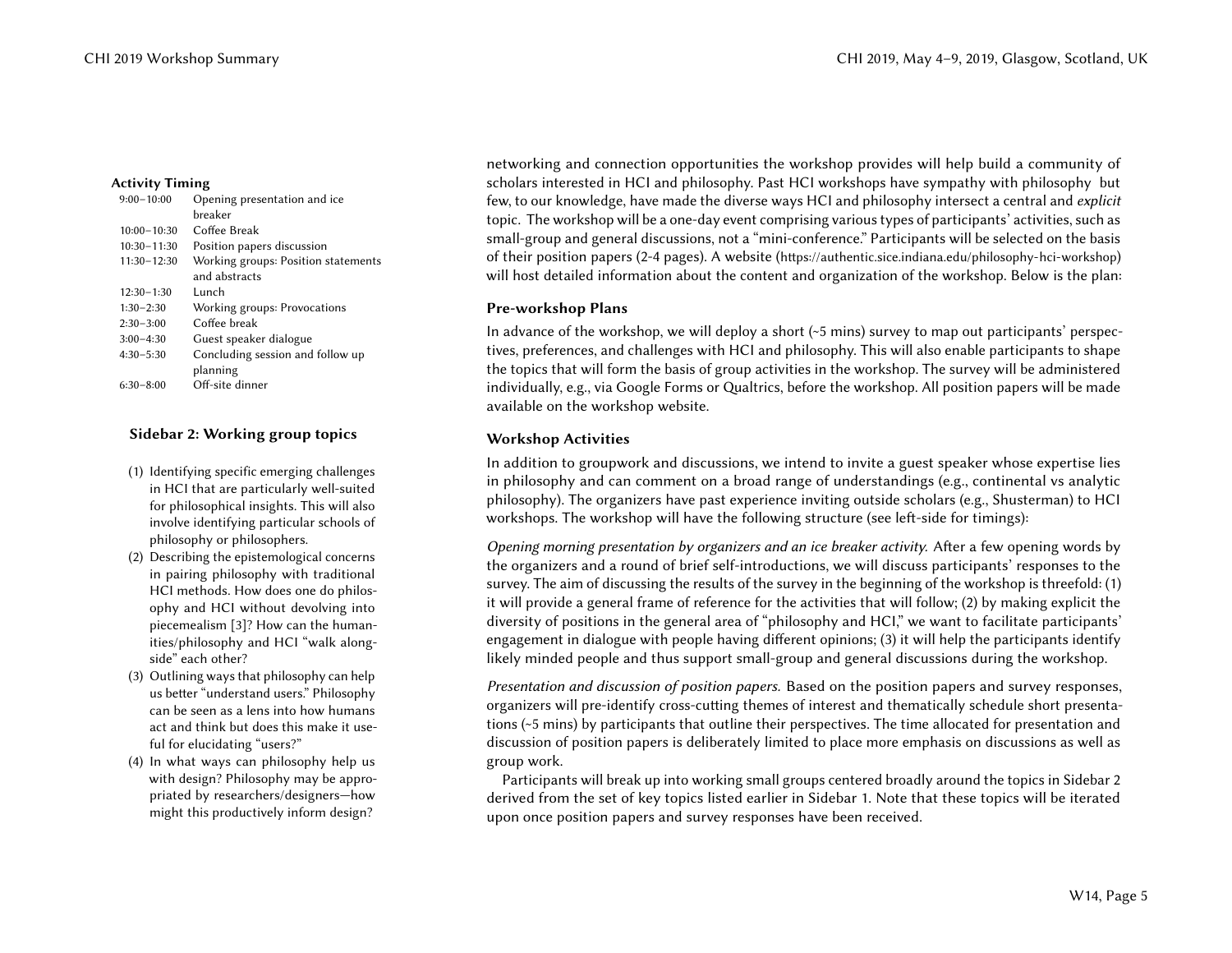$MENU \equiv$ 



Possible tool to visually facilitate conversations regarding connections between philosophers of interest to HCI during the workshop: <https://www.denizcemonduygu.com/philo/browse/>

#### Lunch in small groups

To ensure continuity but to also add some levity to the activities, small groups will continue discussion based on the questions and problems outlined in the morning session. Participants will be encouraged to talk about their experiences with philosophy and how their research intersects with it.

#### Dinner together off-site

Participants will be encouraged to network and socialize in an off-site dinner with organizers and the guest speaker.

Each group will develop a set of *position statement(s)* to address the topics at hand. Position statements will take the form of a possible journal paper abstract. These position statements will make progress towards the workshop's goal of outlining a future agenda for philosophy and HCI.

We anticipate that participants will be able to flexibly switch between groups to ensure they can engage with more than one of the topics listed in Sidebar [2.](#page-4-0)

Working groups to develop a set of provocations for guest speaker dialogue. Participants will also break up into small groups to develop a set of provocations for the guest speaker, a philosophy expert versed in bridging disciplines. These provocations will be presented to the guest speaker (see next section). Provocations are meant to provoke dialogue, introduce controversial statements, teach philosophy, and envision the future of philosophy and HCI. Participants will continue discussions during lunch.

Afternoon guest speaker dialogue. To encourage a lively discussion and provide everyone exposure to the guest speaker, a dialogue event will be held in the afternoon. Organizers will identify common themes across position statements and provocations. The guest speaker will have an opportunity to examine these common themes before the dialogue to prepare responses.

Select participants will *present* provocations and position statement to the guest speaker. An organizer (a different one for each provocation/position statement) will facilitate the discussion between the guest speaker, presenter, and all participants. Measures will be taken to ensure that junior participants are encouraged to speak and engage in the workshop.

#### WORKSHOP CONCLUSION & POST-WORKSHOP PLANS

A wrap up session will integrate the guest speaker dialogue, position statements, and provocations to initiate a SIG on "Philosophy and HCI" and put together a special issue of an HCI journal (e.g., TOCHI or Interacting with Computers). The expected output of the workshop will be a set of hypothetical abstracts from each participant of an article they might submit to the journal and a statement regarding the scope and goals of the special issue. The special issue will be widely announced, so that researchers who cannot attend the workshop will be able to submit their papers, as well.

# CALL FOR PARTICIPATION

Philosophy has provided a vital perspective for HCI on how we navigate, experience, understand, and judge the world around us and its artifacts. Lately, HCI scholars have also sought to use philosophy's program of answering what it means to live a "good" life to investigate the ethical and moral implications of the technologies we design. As philosophy in its many forms continues to open up new influences and our relations with technology broaden, we believe it is timely to have a meta-discussion about what links philosophy and HCI. As we understand it, philosophy's strength lies in its diversity, depth, and interpretive flexibility. The goal of this one-day workshop will be to sustain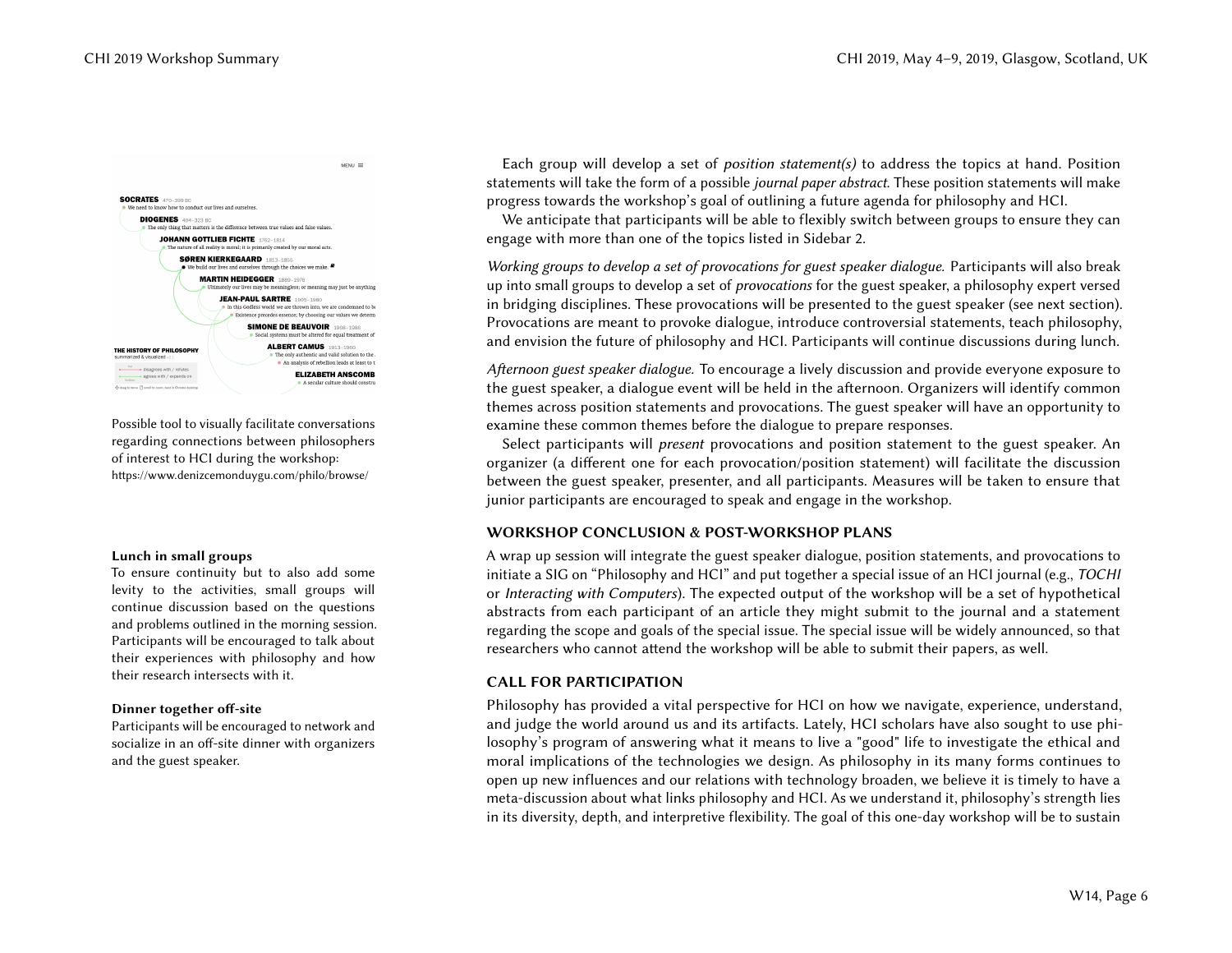this thread by bringing together HCI scholars who have been drawn to philosophy to develop a shared agenda on how to understand it and carry it forward. Attendees will discuss their experiences with philosophically-informed research, epistemological and practical concerns when pairing philosophy with traditional HCI methods, and how philosophy can help us understand and design for users.

We invite interested researchers to submit a 2–4 page (excluding references) position paper in the CHI Extended Abstracts format that addresses the key topic(s) of the workshop, listed on the workshop website: <https://authentic.sice.indiana.edu/philosophy-hci-workshop/>. The paper should also include a short author biography that includes current research or potential goals of research. Submissions (PDF format) should be sent to normsu@indiana.edu and will be reviewed based on relevancy to the workshop. At least one co-author of each accepted submission should attend the workshop.

#### REFERENCES

- <span id="page-6-7"></span>[1] Yoko Akama and Ann Light. 2018. Practices of Readiness: Punctuation, Poise and the Contingencies of Participatory Design. In Proc. PDC'18. ACM, New York, 13:1–13:12.
- <span id="page-6-2"></span>[2] Jeffrey Bardzell. 2011. Interaction Criticism: An Introduction to the Practice. IwC 23, 6 (Nov. 2011), 604–621.
- <span id="page-6-8"></span>[3] Jeffrey Bardzell and Shaowen Bardzell. 2015. Humanistic HCI. Synthesis Lectures on Human-Centered Informatics 8, 4 (Sept. 2015), 1–185.
- <span id="page-6-14"></span>[4] Jeffrey Bardzell, Shaowen Bardzell, and Mark A. Blythe (Eds.). 2018. Critical Theory and Interaction Design. MIT Press, Cambridge, MA.
- <span id="page-6-12"></span>[5] Jeffrey Bardzell, Shaowen Bardzell, Carl DiSalvo, William Gaver, and Phoebe Sengers. 2012. The Humanities and/in HCI. In CHI'12 EA. ACM, New York, 1135–1138.
- <span id="page-6-3"></span>[6] Shaowen Bardzell. 2010. Feminist HCI: Taking Stock and Outlining an Agenda for Design. In Proc. CHI'10 ACM, New York, NY, USA, 1301–1310.
- <span id="page-6-4"></span>[7] Shaowen Bardzell. 2018. Utopias of Participation: Feminism, Design, and the Futures. ACM TOCHI 25, 1 (Feb. 2018), 6:1–6:24.
- <span id="page-6-11"></span>[8] Shaowen Bardzell, Elizabeth Churchill, Jeffrey Bardzell, Jodi Forlizzi, Rebecca Grinter, and Deborah Tatar. 2011. Feminism and Interaction Design. In CHI'11 EA. ACM, New York, 1–4.
- <span id="page-6-6"></span>[9] Marguerite Barry, Kevin Doherty, Jose Marcano Belisario, Josip Car, Cecily Morrison, and Gavin Doherty. 2017. mHealth for Maternal Mental Health: Everyday Wisdom in Ethical Design. In Proc. CHI'17. ACM, New York, 2708–2756.
- <span id="page-6-9"></span>[10] Jed R. Brubaker and Gillian R. Hayes. 2011. SELECT \* FROM USER: Infrastructure and Socio-Technical Representation. In Proc. CSCW'11. ACM, New York, 369–378.
- <span id="page-6-10"></span>[11] Jed R. Brubaker and Gillian R. Hayes. 2011. "We Will Never Forget You [Online]": An Empirical Investigation of Post-Mortem Myspace Comments. In Proc. CSCW'11. ACM, New York, 123–132.
- <span id="page-6-5"></span>[12] Jenna Burrell and Kentaro Toyama. 2009. What Constitutes Good ICTD Research? ITID 5, 3 (2009), 82–94.
- <span id="page-6-0"></span>[13] Paul Dourish. 2001. Where the Action Is: The Foundations of Emobdied Interaction. MIT Press, Cambridge, MA.
- <span id="page-6-1"></span>[14] Daniel Fallman. 2011. The New Good: Exploring the Potential of Philosophy of Technology to Contribute to Human-Computer Interaction. In Proc. CHI'11. ACM, New York, 1051–1060.
- <span id="page-6-13"></span>[15] Sabrina Hauser, Ron Wakkary, William Odom, Peter-Paul Verbeek, Audrey Desjardins, Henry Lin, Matthew Dalton, Markus Schilling, and Gijs de Boer. 2018. Deployments of the Table-Non-Table: A Reflection on the Relation Between Theory and Things in the Practice of Design Research. In Proc. CHI'18. ACM, New York, 201:1–201:13.